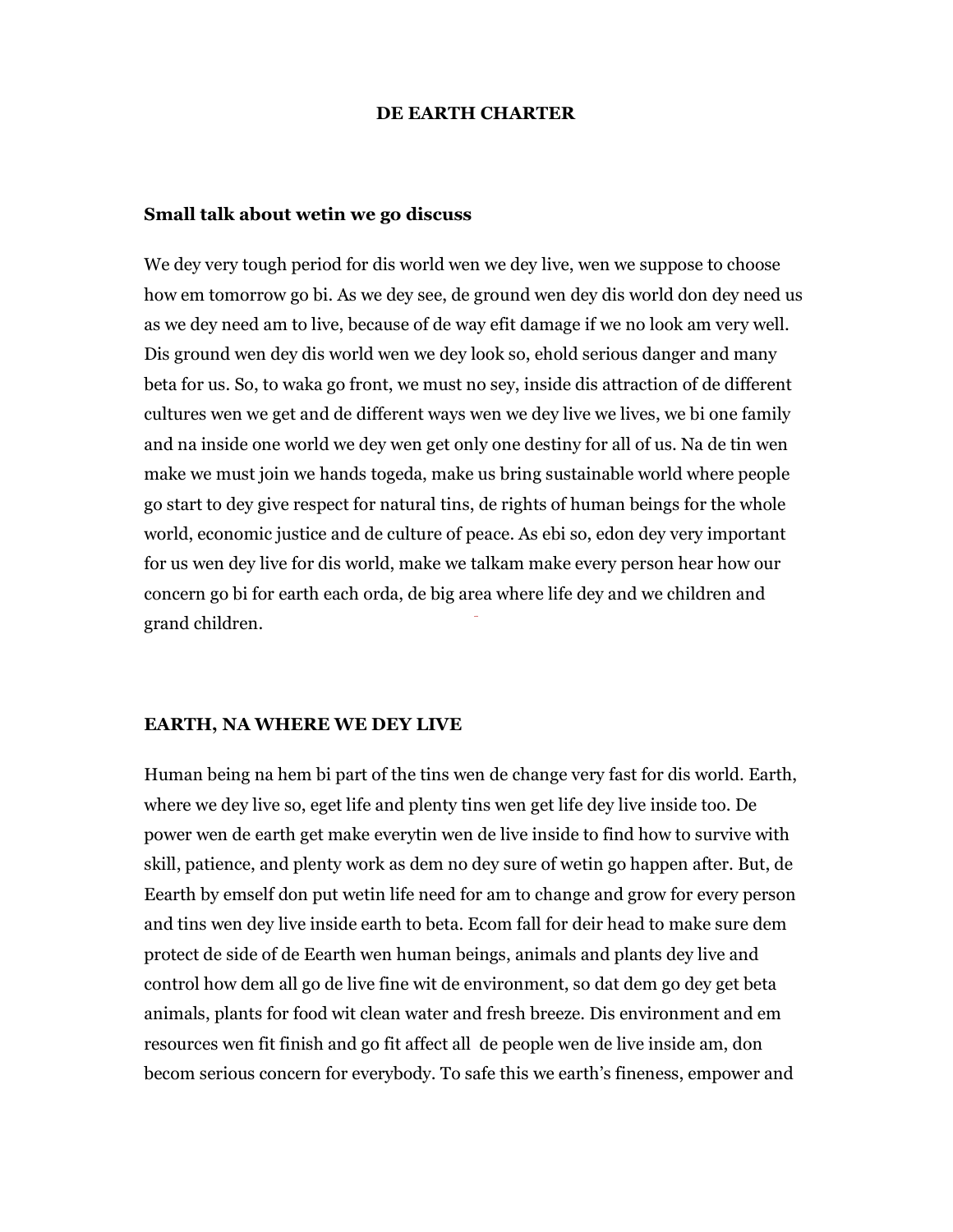energy and the different types of people and tins wen dey inside, us must take am as sometin wen dem give us not to spoil.

### DEY WAY TINS DEY NOW FOR DE EARTH.

De wey people dey prepare and make tins and de wey ordas dey eatam or useam, bi another wahala wen dey affect environment, de resources wen dey de land and dey kill plenty animals and plants wen dey live inside Earth. Even some areas, because of this wahala dey don dey weak to perform. Na true also sey, de gap wen dey between de rich people and de poor ones dey increase because wetin dem dey get from development dem no dey sharam equally, injustice, poverty ignorance and serious quarrel de scatter scatter every where and dey cause serious suffering. Anoda bad tin wen neva happen before, na de way human beings dey born sotey de earth no fit hold dem well again wit wetin eget for inside ground. Dis tin don make de tins wen earth dey use protect life dey shake. Dis tins wen dey happen dey very dangerous but no bi sey we human beings no fit avoidam.

### DE CHALLENGES WEN DEY FRONT.

De choice na we own: from every person and organization wen dey de world to join hands to care for Earth or risk de destruction of weselves and de different kinds of life.

Important changes dey needed inside we institution and dey way we dey live. We must no sey, wen tins wen dey keep life don dey satisfied, human being development de primarily about how hem go de more and no bi how hem go get more. We get de knowledge and technology to provide for all and to reduce how we dey worry de environment. As we don know, de civil societies wen dey all over de world don make new ways for us to build and show kindness to every person and animals wen no go make dem suffer at all. Wetin dey challenge we environment, economic, political, social and spiritual dey tied togeda and na togeda we go fit form solution inside.

#### DE WORK WEN CONCERN EVERY PERSON FOR DE WHOLE WORLD

To achieve these ideas, we must live and bi we brothers keepers, and believe sey all of us na one, whether for we area or every place for de whole earth. We must see weself as citizens of any country as we dey togeda for dis world every person must put hem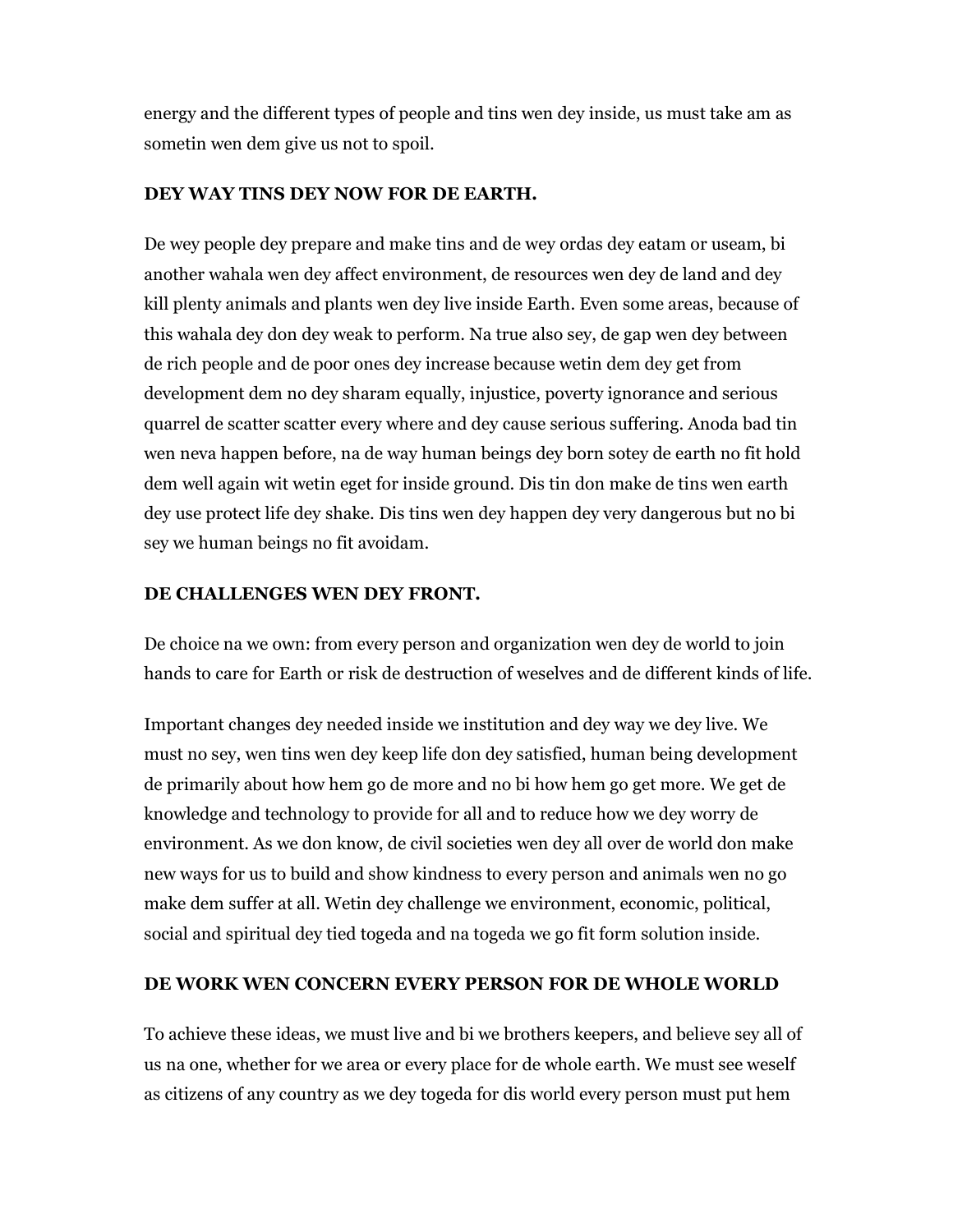hand to work for de beta of every person family and for de whole people wen dey live for dis world. If we look and remember de position wen God put human being for dis world and de life wen hem dash us, we go see reason why we need to live togeda wit all orda human beings, de animals and plants wen day around us.

Wetin we need now, bi to share de important dreams wen go help us provide wetin de whole world go accept sey dey correct if any person do am for de new world wen go soon begin. Na it bi sai de whole world wit hope, go accept sey de way wen we go need each other go bi sustainable way of life wen go fit form one kind style of life wen go help guide and check wetin any person, institution, businesses, governments and transnational institutions dey do.

## RESPECT AND CARE FOR ALL DE TINS WEN GET LIFE AND DEY LIVE TOGEDA

### 1. Respect Earth and life in de differet way wen ede .

(a) we must know sey every human being and all de tins wen get life, need each other and dey important no mata how human being tekam.

(b) support de faith wen people get sey all human beings get respect inside dem and inside deir sabi sabi, art work, good, good principles and spiritual powers wen human being get.

### 2. Concern, strong pity, love and understanding for de human beings, animals and plants wen dey area.

(a) We must agree sey, as we get right to get resources wen dey dis world, use and manage dem , na so ebi sey we also get the work to protect dem and the rights of every other person.

(b) We must also agree sey, as we freedom, knowledge, and power dey increase, na so we work to promote wetin good for every person.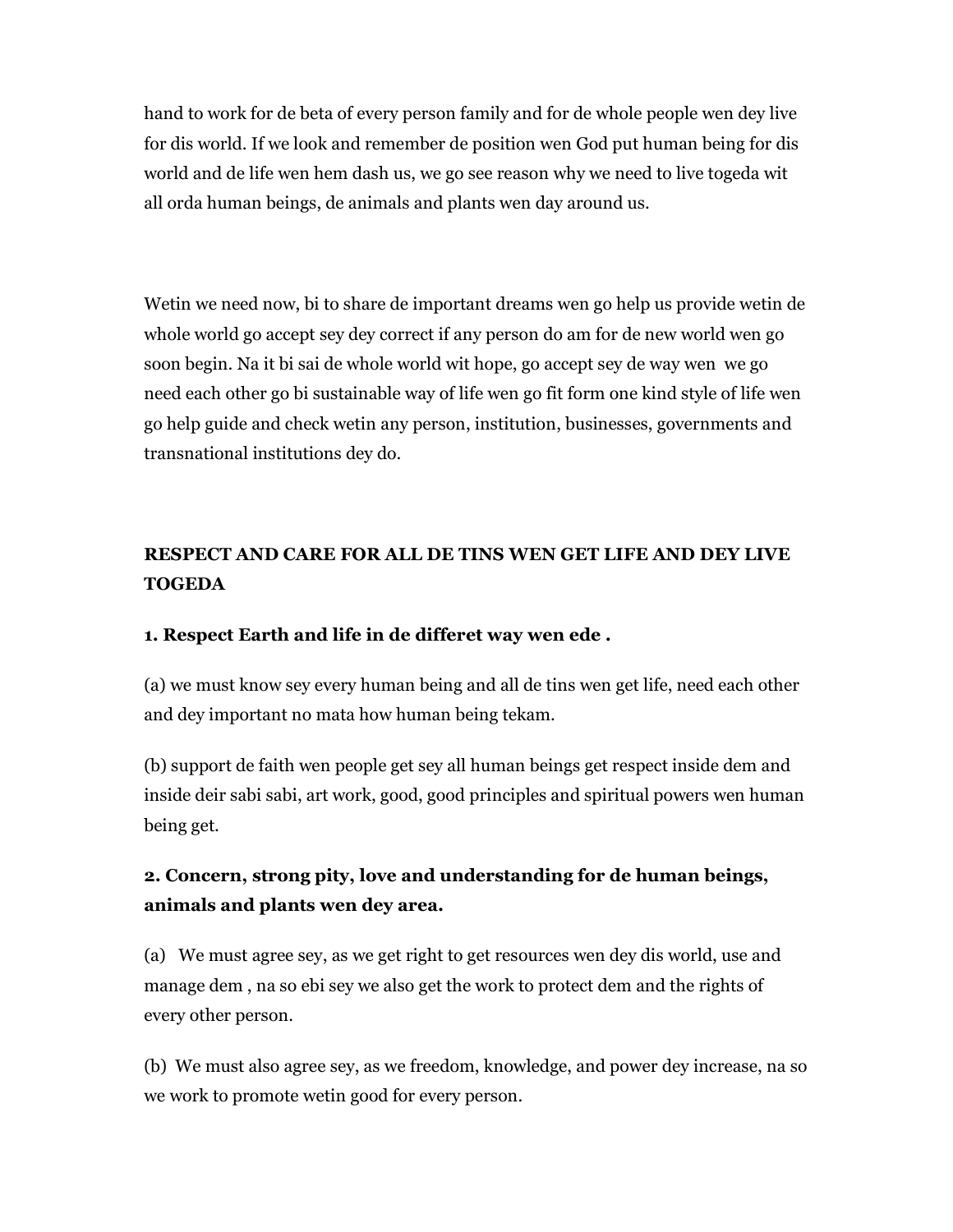## 3. Build Democratic Societies wen dey nice, everybody fit join hand, sustainable and peaceful.

(c) we must make sure sey, anywhere wen human beings dey live no mata de levels, every person get rights and true, true freedom dey and give every person de opportunity make hem use wetin hem fit do get watin hem want for life.

(d) promote justice inside how we dey relate and do business or trade to make everybody dey secure and get wetin hem want for dis place wen man, animal and plants dey live togeda and dey provide for each orda.

## 4. Protect Earth fineness and de plenty free resources wen dey for today and for we children.

(a) We must know sey, the freedom of action wen everybody de express now, na hem go show wetin we children go need tomorrow.

(b) We suppose de tell we children from now about wetin dey important, de kind of traditions and institutions wen go help support human beings, animals and de plants wen dem dey live togeda for Earth to look fine and dey grow for many years.

In orda to fulfil these four big commitments, ede necessary sey:

## III. DE RESPECT FOR ALL HUMAN BEINGS, ANIMALS AND PLANT WEN DEY LIVE FOR THE SAME PLACE AND DE GROUND.

5. protect and return de respect and honesty wen all de animals, plants, human beings and the ground get before wen dem dey relate for de whole world; with more important concern for de different tins wen dey inside dem, and de natural way dem dey take sustain deir lives.

a. Start to use for every level sustainable development plans and em rules wen go fit make environment maintenance and management important to all development initiatives.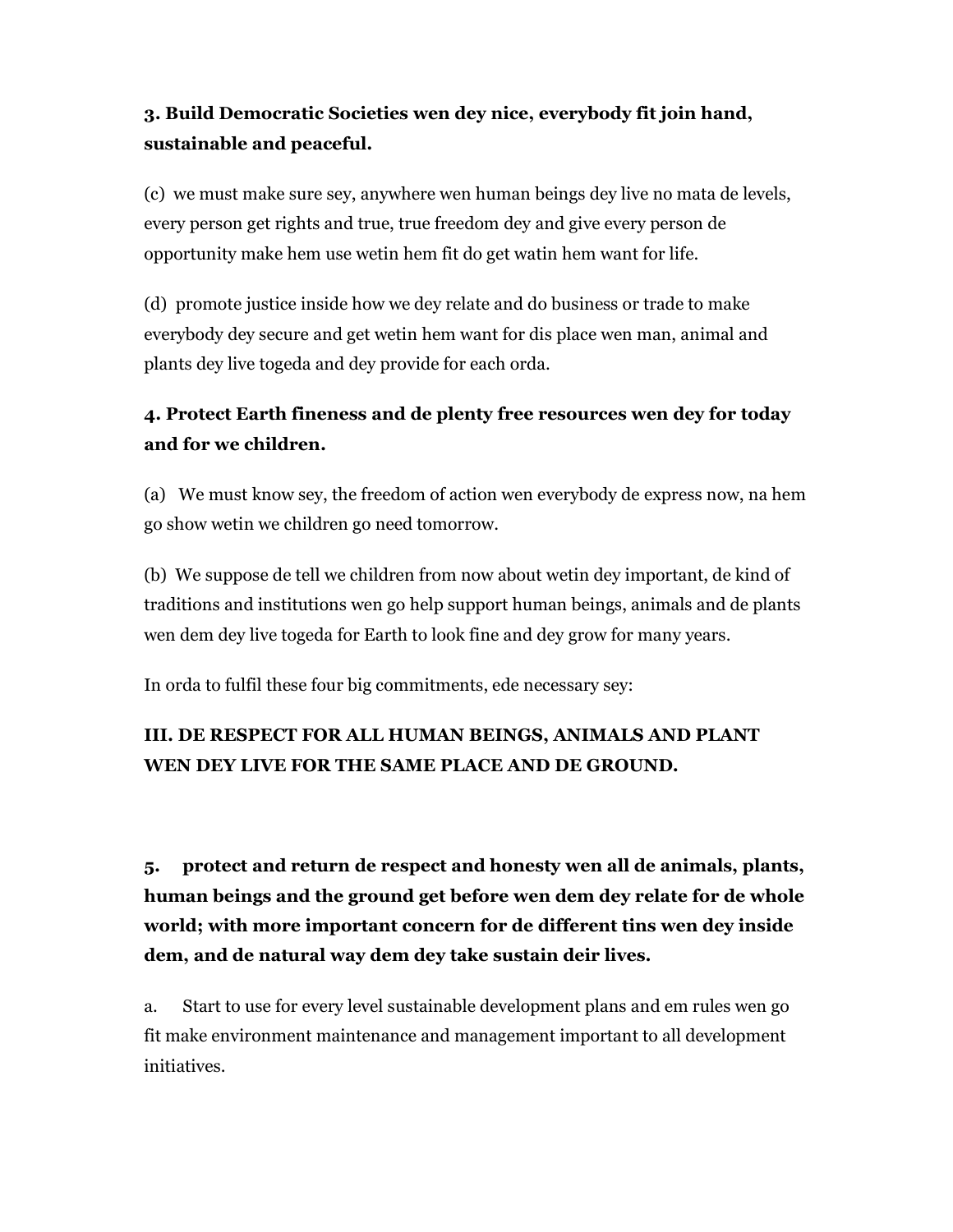b. create and safeguard important nature and all de tins wen get live for ground, including de living tins wen dey inside sea, to protect wetin de support life for world and maintain all de different types of animals, human beings and plants wen make de world get balance environment so dat dis world history and quality go dey correct.

c. Promote how to get back all those animals and plants wen people don nearly kill commort for this world and return back de way all de animals, plants, human beings and the ground dey relate for different places.

d. Control and remove any tin wen no tally wit nativity or artificial organism wen dey harmful to we native plants and animals and de environment and prevent make nobody bring dat kind of harmful organisms inside we environment.

e. manage and use de resources dem wen we fit renew, like water, sand, wetin forest dey produce and wetin dey live for sea, to de level wen bi sey enogo pass how hem suppose grow reach and how de balance of animals and plant go dey well.

f. manage de resources wen dey remove from ground and de use of resources wen dem no go fit renew. Like, minerals, and fossi fuels so that we go reduce the way edey troway for ground, make eno cause serious wahala for environment.

# 6. Prevent harm as de beta style wen environment fit get protection and wen sabi sabi no plenty, begin to protect environment before anything go even happen.

a. even wen oyibo science no clear, make we begin to take action to make sure say any tin wen go dey serious no com damage we environment.

b. put de wahala to proof ontop those wen argue sey de activity wen dem suggest no go cause serious harm and make de people wen suggestam de blame for damage wen happen to environment.

c. sure sey any decision wen we want make must cover all and de long period, both de one wen no clear and de one wen dey far from us wen human beings dey do wen fit affect this world for now and for future.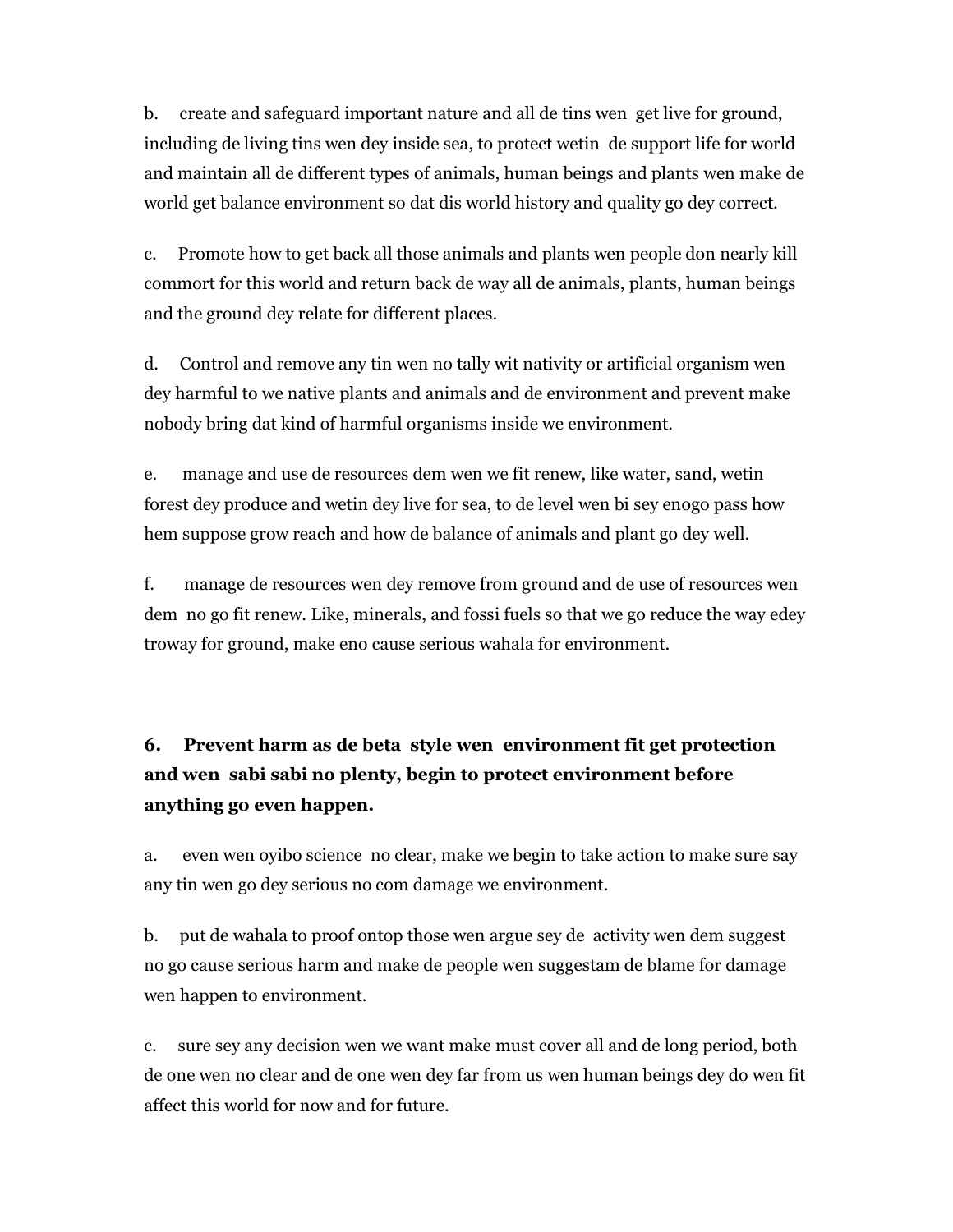d. Prevent dirty from de breeze, water and de grounds for any where for de world and make we no allow any kind chemical wen go injure us or damage de environment gada.

e. Make we no allow any kind military work com dey damage de environment.

# 7. Start to form ways wen we go dey produce, chop, use and dey born children wen dey correct with de level wen de world fit carry and wen go protect human beings right and area go dey well.

a. reduce how we dey reuse and recycle materials wen we dey use for production and consum and make sure sey, de remaining fit go back from ground, to plant and animals before human beings again.

b. Act with control and work well wen we dey use energy and make we put mind more for any kind power source wen we fit start again. like de energy from sun and that one from breeze.

c. Promote, de development, using and equal transfer of oyibo correct science sense to do tins.

d. put inside selling price for goods and services all de social and environmental costs and make customers to no products wen dey correct with deir social and environmental levels.

e. Make sure sey every body for de world fit get health care wen go encourage dem born bikin well and take am as duty to born well

f. starts to live life style wen go tell de quality of life and materials wen dey enough inside world wen get end.

# 8. Improve de study of how human beings, animals and plants go dey get sustainability and promote de open exchange and wide application of de tins wen we don sabi.

a. support international science and technology cooperation wen concern sustainability wit beta concern for de needs of nations development.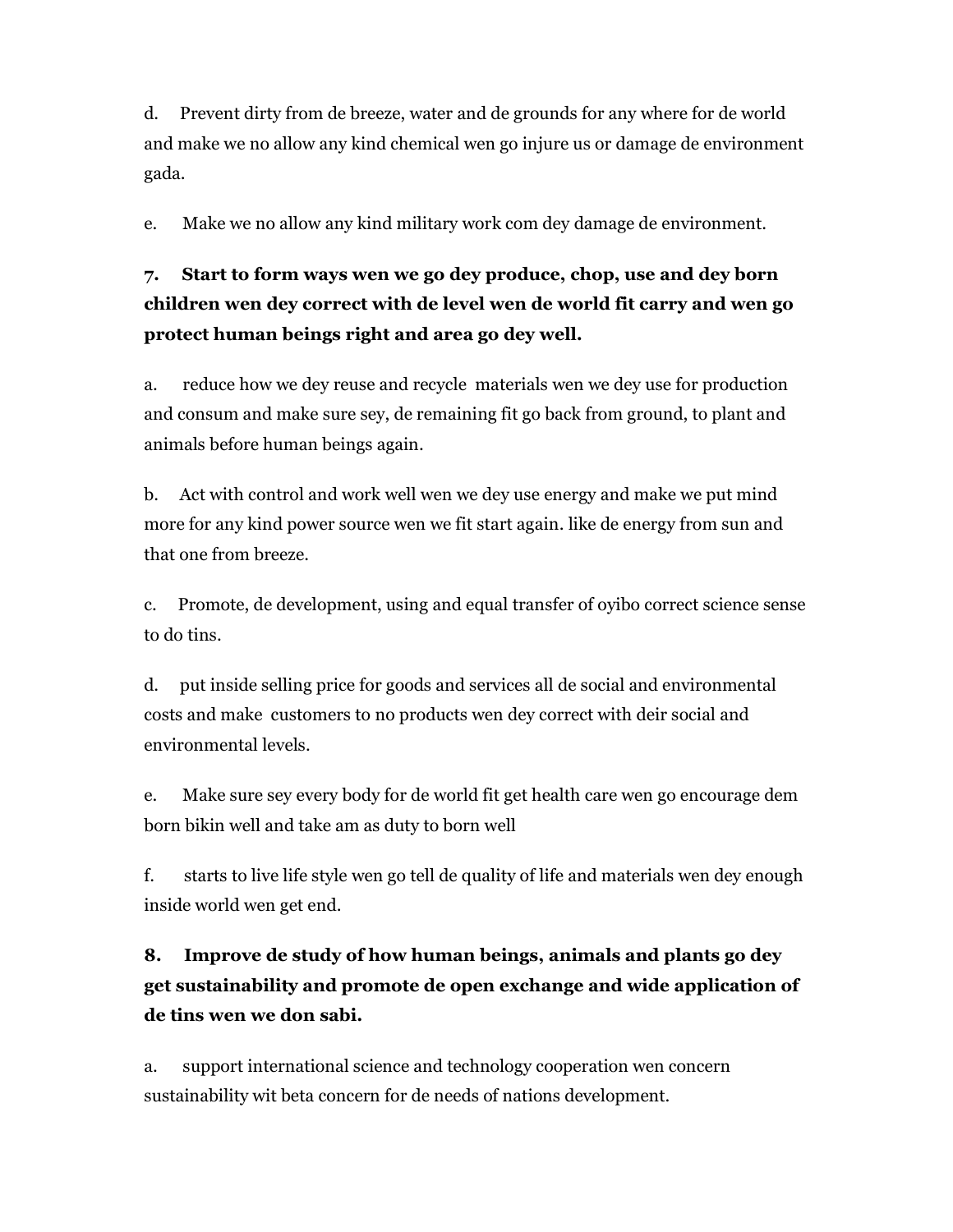b. no and keep de traditional knowledge and spiritual sense inside all cultures and contribute to environmental protection and make human beings dey well.

c. make sure sey de information wen dey necessary and important for human being health and protection of environment including genetic information must de available for every ordinary person.

### III. SOCIAL AND ECONOMIC JUSTICE

## 9. Remove poverty as ede morally correct, social and environmental need attention immediately.

a. guarantee de right to beta water, clean breeze, food security, sand wen no get disease, where to put sleep, safe sanitation, and distribute de country and internationally resources we dem need.

b. Give every human being education and resource wen go help am sustain hem life and give am security and safe cover for those wen no dey work or fit help demselves.

c. Recognize those wen dem shun, protect those wen dey weak and fit dey injured both physically or emotionally, serve those wen de suffer and make dem, to develop deir level wen go allow dem pursue deir dreams.

# 10. Make sure sey economic activities and institutions wen de every levels de promote human being development to dey dey equal and sustainable.

a. Promote de equal distribution of richness inside one country and among plenty countries.

b. Improved de way wen countries wen dey grow dey think, deir finance, deir practically work, and social resources of countries wen dey develop and help dem of de international money wen dem borrow wen dey cause wahala for dem.

c. Make sure sey, all trade support sustainable resource wen dem use, environmental protection and labour wen dey to standard.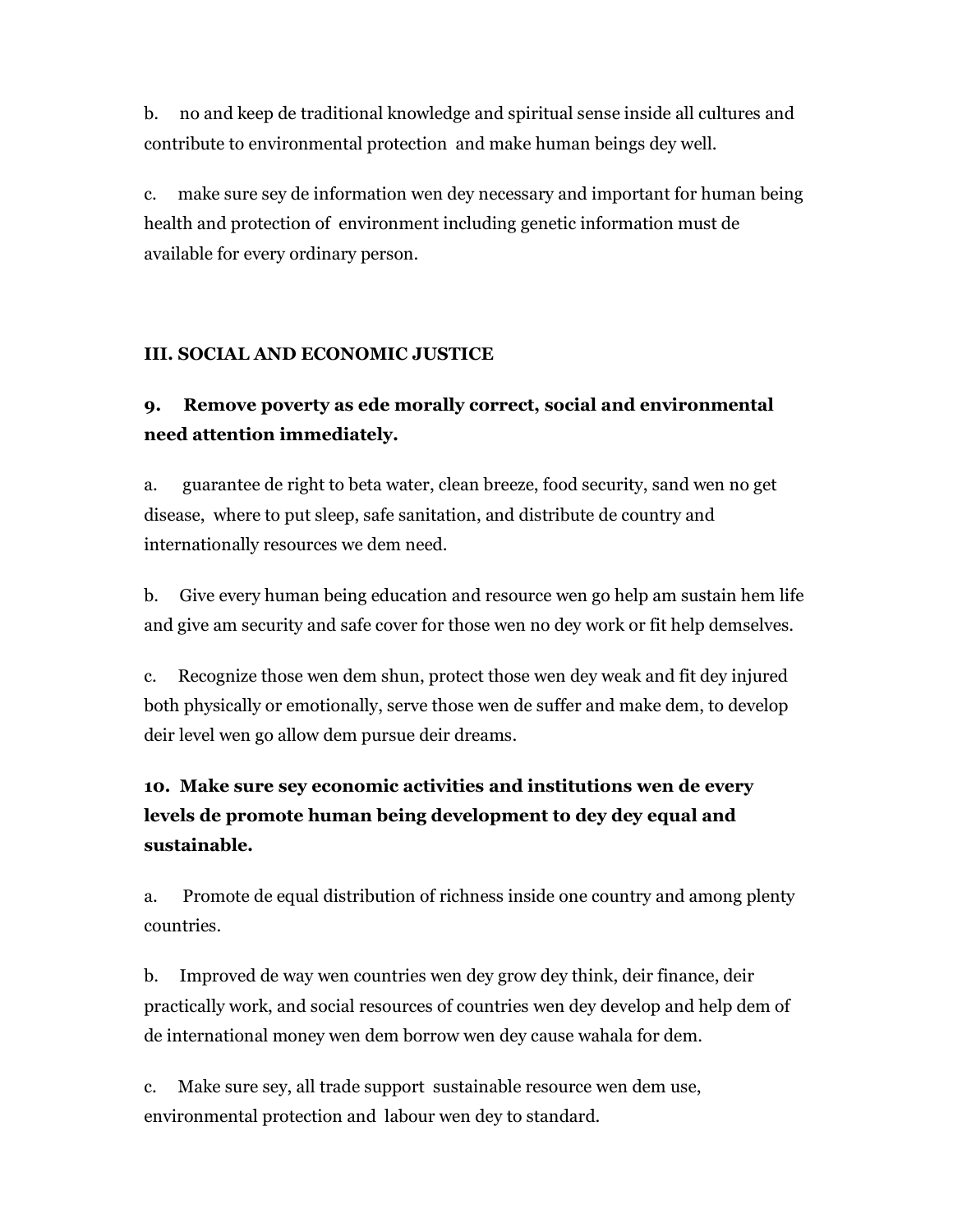d. Ask Multinational Corporation and international moni organizations make dem act with out wuru wuru for de beta of ordinary people and make dem to answer for any thing wen dem do.

11. Accept sey, man and woman fit do de same work and make fair judgment bi de bases to sustainable development and make sure sey everybody wen dey this world fit get education, health care and economic opportunity.

a. obtain de human right of women and girls and end all de way people de beat dem.

b. Promote women make dem full ground inside every thing wen concern economic, political, civil, social and cultural life, leaders and people wen suppose gain.

c. Make families unite stronger and make sure sey de safety and de love wen dey make person grow and become successful touch every member of the families.

12. Maintain de right for everyperson witout choosing which person, de nature and social environment wen supported de person respect, de health of embody and em spiritual well-being, wit special concern for de rights of those people wen originally first settle for de place and de small, small tribes wen dey.

a. Remove discrimination any how wen ede , like de ones wen concern race, color, man or woman, sexual orientation, religion, language, and national or social beginning.

b. Accept de right of the people wen originally first settle for any place to deir spiritual belief, wetin dem know, lands and resources and how dem dey practice sustainable survive.

c. Honor and support de young people wen de area and help dem to fulfill deir important role to create sustainable societies.

d. Protect and recover de correct places of culture and spiritual importance.

### IV. DEMOCRACY, NO FIGHTING AND PEACE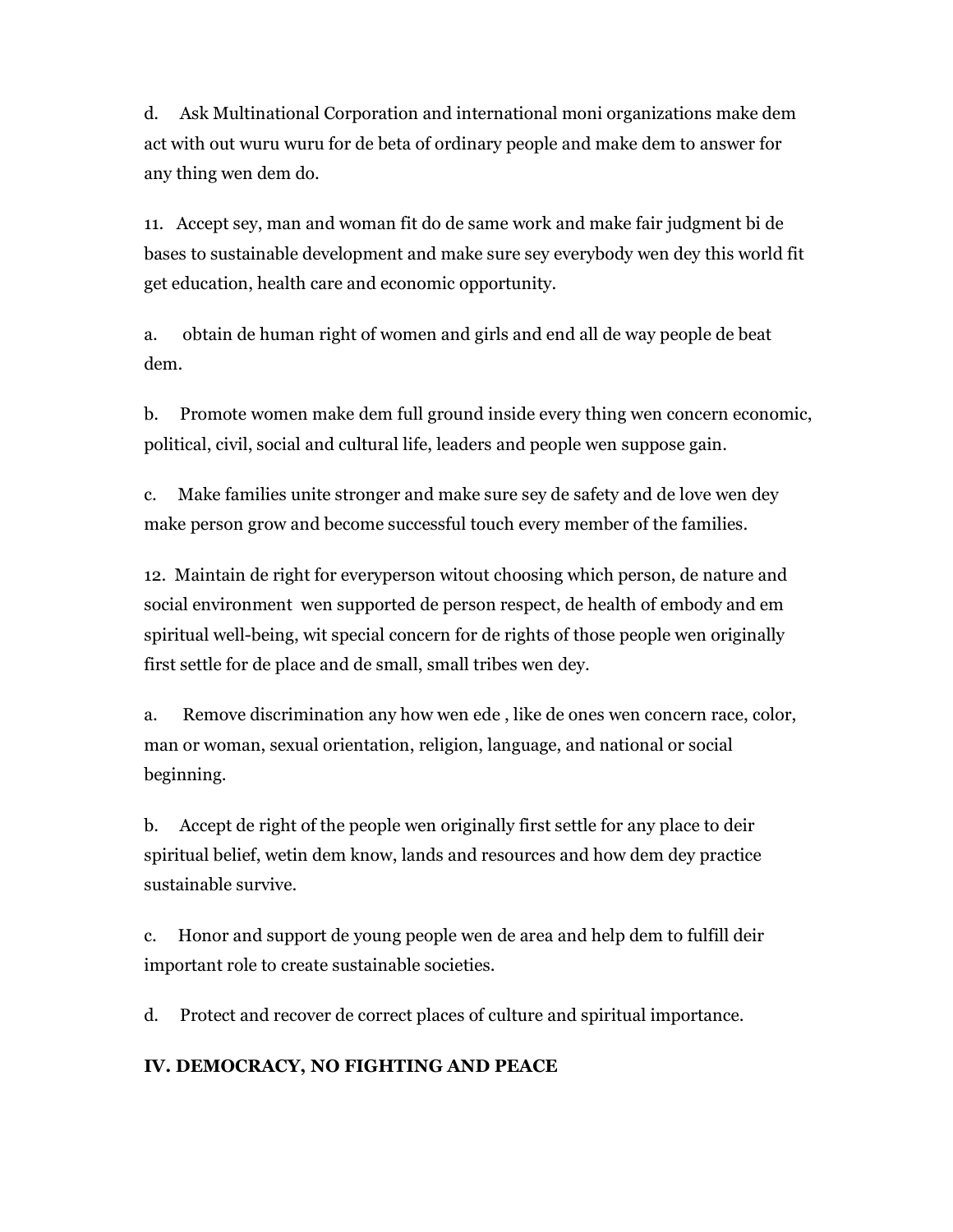13. Make democratic institution very strong for every levels and no allow wuru wuru and make people dey answer wetin dem do inside government, together wit make everybody dey join hands make decision and make ede possible for ordinary man to fit complain for court.

a. maintain de right of everybody make him receive clear and timely information concerning environmental mata and all de development plans and activities wen go fit affect dem especially de one deir interest dey.

b. Support local, regional and de civil societies wen dey de world and promote de meaningful joining of hand of the people and organization wen dey interested in decision making

c. Protect de rights to freedom of opinion, to yarn, to gada witout wahala, join people or make friends and get different ideas.

d. Structure administrative and judicial pattern wen dem no fit influence wen go work well produce result give people freedom to go court, improve and correct any danger wen fit affect environment.

e. Remove wayo and cheating from every government and private institutions.

f. Make people for area to dey very strong to help dem care for deir environment and give every level of government different environment work wen dem go fit do very well with beta result.

# 14. Bring togeda every tin make people learn inside school, for all de periods wen dem go dey life to dey learn wetin dem suppose no, take important and all the skills wen dem need for sustainable way of life.

a. give all, especially children and youths wit educational opportunities wen go help dem to contribute l to sustainable development

b. Promote de contribution of de Arts and humanities as well as de sciences inside sustainable education.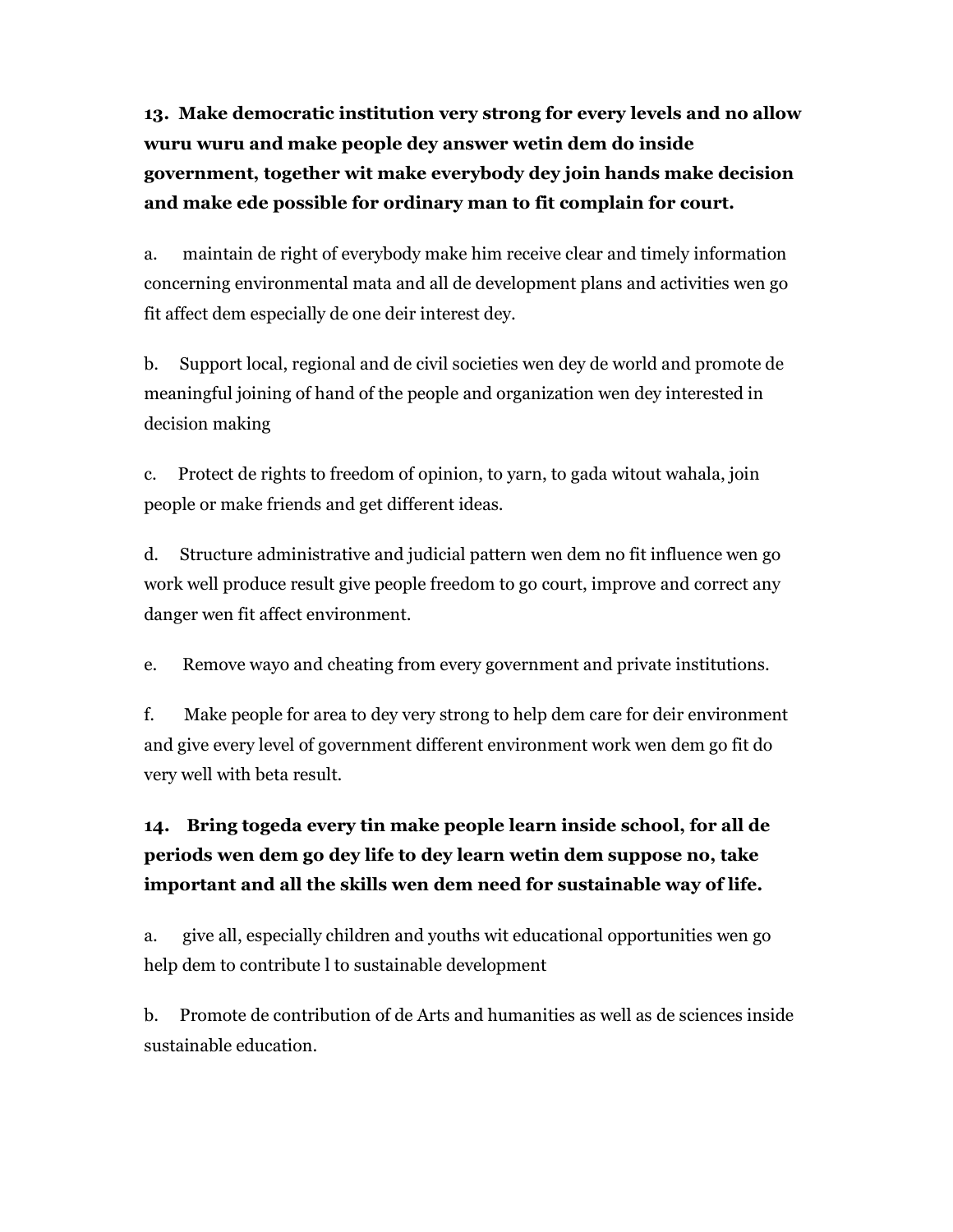c. Improve de role of de mass- media make dem dey raise de awareness of how, human beings, plants and animals de live and social challenges.

d. No de importance of de principle of good behaviour and spiritual education for sustainable living.

15. Treat all human beings wen dey live with respect and consideration

a. stop wickedness against animals when human beings keep for where dem dey live and protect dem make dem no dey suffer

b. protect animals wen dey inside forest from different styles of hunting, trapping and fishing wen fit cause serious, long time or suffering wen dem fit avoid

c. Avoid or remove to de normal level possible de taking or destruction of all de different animals and plants wen human beings no dey kill.

## 16. Promote de culture of clean belle and friendship, no fighting and peace.

a. Encourage and support understanding wen every person dey share and stand for witout shaking and cooperation wit every person, within and among plenty countries.

b. Use strategies wen go cover everyperson and go prevent serious fighting and use problem solving method wen involve every person to manage and find strong solution for environment disagreements and other quarrels

c. Quench soldier's style of natural security system to de level wen no go dey make dem vex and convert de resources of soldiers for peaceful purposes including how to gain back how and where human beings, animal and plants dey live.

d. Remove nuclear, biological, and toxic weapons and other weapons wey fit kill plenty people at once.

e. Make sure sey dem dey use orbital and outer space supports environmental protection peace.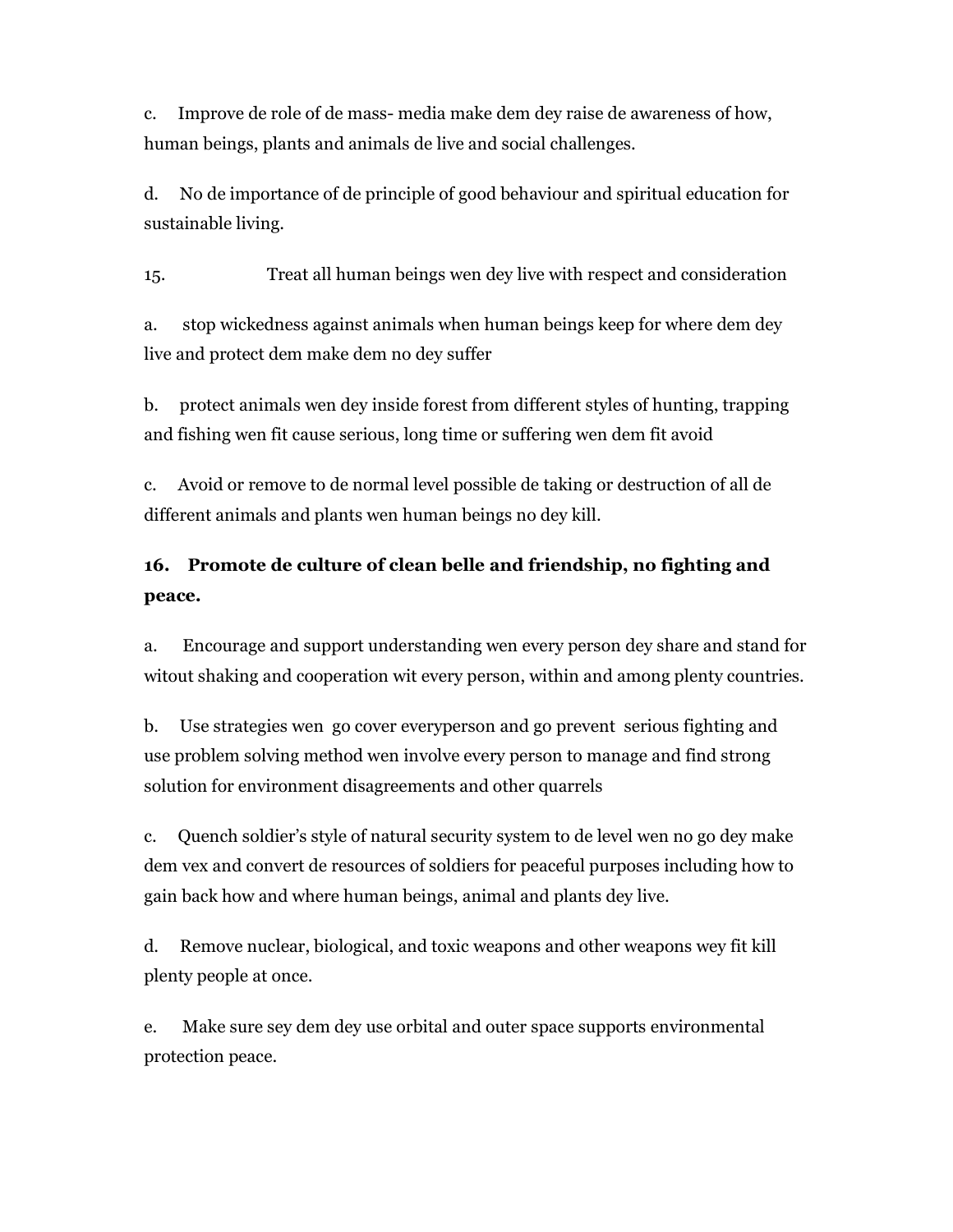f. Know sey, peace na de tin wen make person full ground because of de correct way wen we dey relate with our self, other people, other culture, orda life, Earth, and de big world and de many tins wen bi part of am.

### THE WAY TO WAKA GO FRONT

As eneva before, common destiny don signal us to look for new beginning. Dat kind renewal nai bi these promise of these Earth Charters Principles. To fulfill dis promise, we must commit weselves to accepts and promote de important tins and objectives of de Charters.

Wetin this one want bi change of mind and heart. Ewant new sense of de need for each other and de whole world to work.

We must show new idea to develop and apply de vision of sustainable way os life for area, de country, regional and for de whole world.

Our cultureal differences na beta tin wen we inherite and different culture go find deir own ways to achieve de vision, we must carry far and expand de de world discussion wn bring de Earth Charter, for we get plenty tins to learn from de way wen every person dey join to search for truth and wisdom.

Life de many times involves tensions between important tins wen de useful. Dis one de brings wahala to choose. However we must find ways to bring togeda de different tins with unity, de use of freedom wit de good of every person, short period objectives with long period goals. Every person, family, organization and area get very important role to play. Dem dey call de Arts, Sciences, religious, Institution, Media, businesses, non-governmental and government, make dem give correct leadership.

De joining of hands wit government, civil society and businesses dey very important to get strong and beta governance.

In orda to build sustainable world, de countries wen dey de world must renew deir commitment to de United Nations, fulfill deir own work for de international